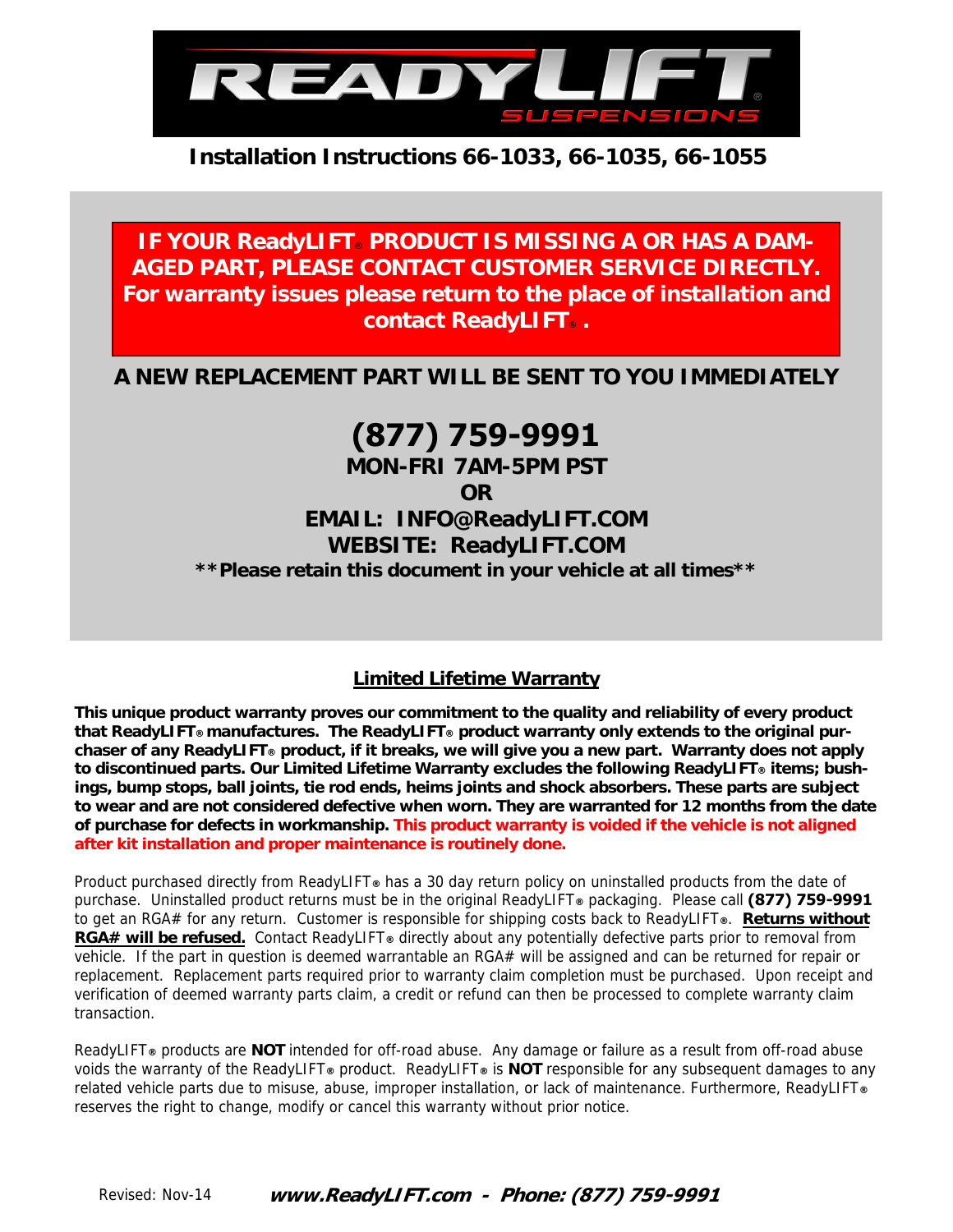

#### **Please read Instructions thoroughly and completely before beginning installation**. **Installation by a certified mechanic is recommended.**

**ReadyLIFT® Suspension Inc. is NOT responsible for any damage or failure resulting from improper installation.** 

**Safety Warning:** Suspension systems or components that enhance the on and off-road performance of your vehicle may cause it to handle differently than it did from the factory. Extreme care must be used to prevent loss of control or vehicle rollover during abrupt maneuvers. Always operate your vehicle at reduced speeds to ensure your ability to control your vehicle under all driving conditions. Failure to drive safely may result in serious injury or death to driver and passengers. Driver and passengers must ALWAYS wear your seat belts, avoid quick sharp turns and other sudden maneuvers. ReadyLIFT**®** Suspension Inc. does not recommend the combined use of suspension lifts, body lifts, or other lifting devices. You should never operate your vehicle under the influence of alcohol or drugs. Constant maintenance is required to keep your vehicle safe. Thoroughly inspect your vehicle before and after every off-road use.

**Installation Warning:** All steps and procedures described in these instructions were performed while the vehicle was properly supported on a two post vehicle lift with safety jacks. Use caution during all disassembly and assembly steps to insure suspension components are not over extended causing damage to any vehicle components and parts included in this kit. Included instructions are guidelines only for recommended procedures and are not meant to be definitive. Installer is responsible to insure a safe and controllable vehicle after performing modifications.

ReadyLIFT**®** Suspension Inc. recommends the use of an OE Service Manual for model/year of vehicle when disassembly and assembly of factory and related components. Unless otherwise specified, tighten all bolts and fasteners to standard torque specifications listed within the OE Service Manual, or as referenced in the torque specification list provided in these instructions.

Suspension components that use rubber or urethane bushings should be tightened with the vehicle at normal ride height. This will prevent premature wear or failure of the bushing and maintain ride comfort. Larger tire and wheel combinations may increase leverage on suspension, steering, and related components. Due to payload options and initial ride height variances, the amount of lift is a base figure. Final ride height dimensions may vary in accordance to original vehicle ride height. Always measure the vehicle ride height prior to beginning installation.

## **Vehicle ride height chart**

| <b>Driver Front:</b><br>Stock Lifted   | <b>Driver Rear:</b><br><b>Stock Lifted</b> |                                         |                  | Pass. Front:<br>Stock Lifted |         | Pass. Rear:<br>Stock Lifted |  |
|----------------------------------------|--------------------------------------------|-----------------------------------------|------------------|------------------------------|---------|-----------------------------|--|
|                                        |                                            |                                         |                  |                              |         |                             |  |
| <b>Bolt Size</b><br><b>Millimeters</b> | <b>Torque Specs in FT/LB</b>               |                                         | <b>Bolt Size</b> | <b>Torque Specs in FT/LB</b> |         |                             |  |
|                                        | <b>Metric</b>                              | <b>Metric</b><br>Grade 8.8   Grade 10.9 |                  | <b>SAE</b>                   | Grade 5 | Grade<br>8                  |  |
| 6 <sub>mm</sub>                        | 6                                          | 8                                       | 5/16             |                              | 15      | 20                          |  |
| 8 <sub>mm</sub>                        | 16                                         | 22                                      | 3/8              |                              | 30      | 35                          |  |
| 10 <sub>mm</sub>                       | 40                                         | 45                                      | 7/16             |                              | 45      | 60                          |  |
| 12 <sub>mm</sub>                       | 54                                         | 70                                      | 1/2              |                              | 65      | 90                          |  |
| 14 <sub>mm</sub>                       | 89                                         | 117                                     | 9/16             |                              | 95      | 130                         |  |
| 16mm                                   | 132                                        | 175                                     | 5/8              |                              | 135     | 175                         |  |
| 18 <sub>mm</sub>                       | 182                                        | 236                                     | 3/4              |                              | 185     | 280                         |  |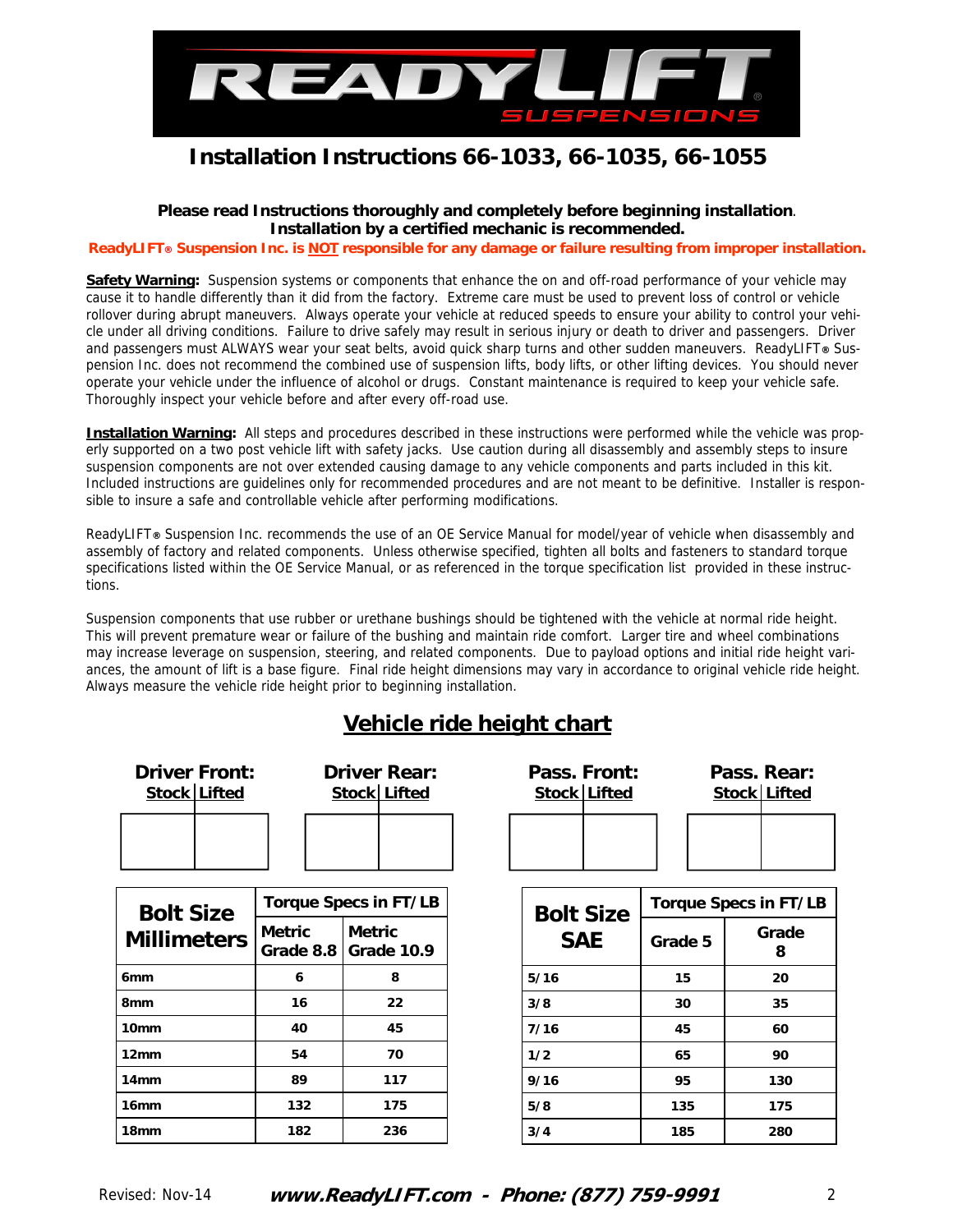

# **Bill of Materials**

| <b>Description</b>           | Qty            |
|------------------------------|----------------|
| Aluminum Spacer w/ Urethane  | 2              |
| Front Upper Shock Extension  | 2              |
| Droop Stop Bracket - Driver  | 1              |
| Droop Stop Bracket - Pass    | 1              |
| <b>Bracket Backing Plate</b> | 2              |
| Bump stop                    | 2              |
| 5/16-18 Nyloc Nut            | $\overline{2}$ |
| 5/16 Flat Washer             | 2              |
| M12 - 1.75 100mm             | 2              |
| M12 Flat Washer              | 2              |
| M12 Nyloc Nut                | $\overline{2}$ |

The Bill of Materials represents the component contents of this kit. All hardware is of the highest grade and the components are manufactured to exacting specifications for a trouble free installation. Use the attached torque specifications chart when final tightening of the nut and bolts are done.

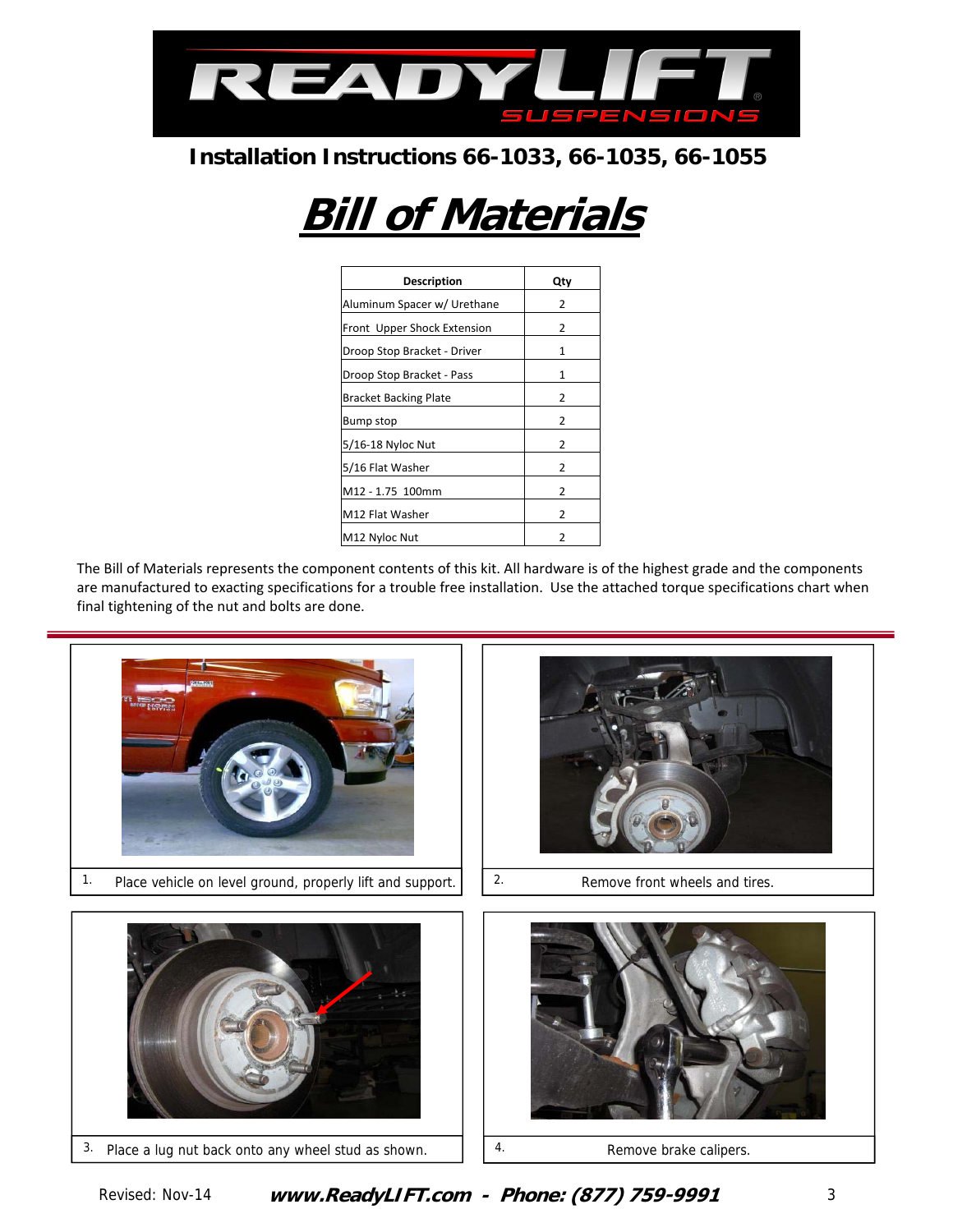

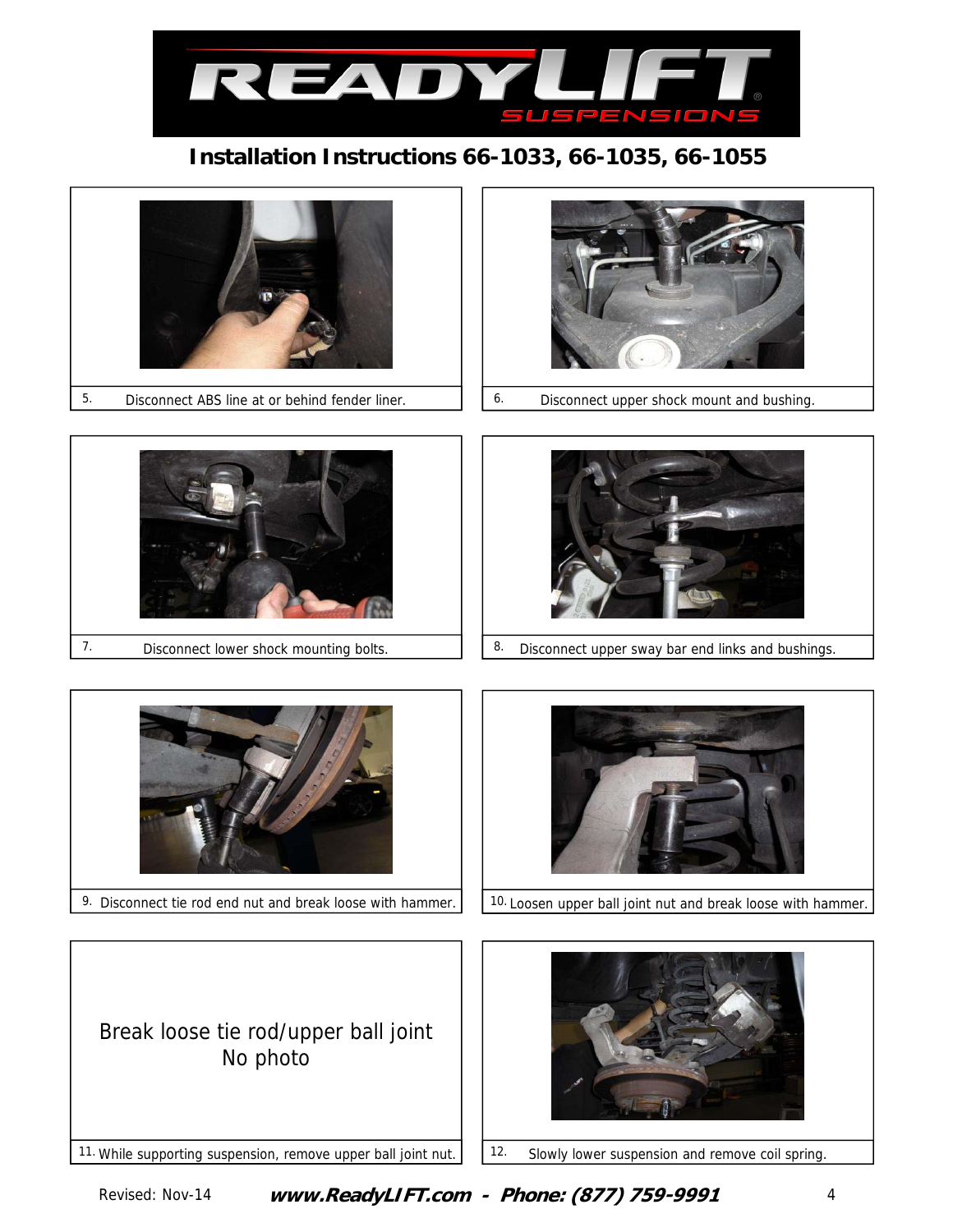





13. Remove upper isolator and replace with new spacer. | | 14. Reinstall spring and properly clock in lower control arm.